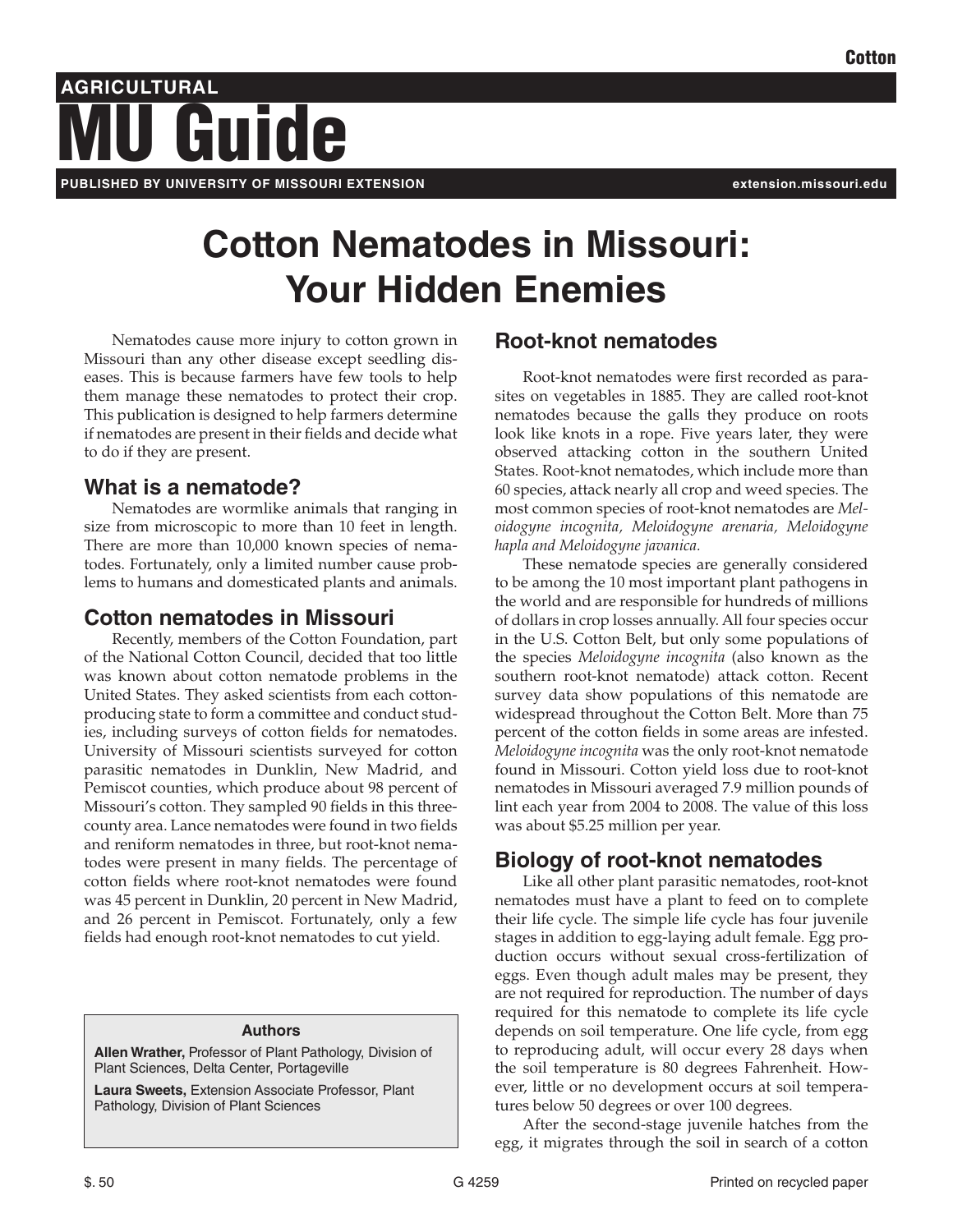root. It usually enters a root near the tip and begins feeding. Since the nematode is much smaller than the root tip, it can completely embed itself within the root. Once feeding begins, it loses its ability to move within the root. As many as 20 juveniles may invade a single root tip. Second-stage juveniles cause little physical damage to the roots during the penetration process. Most damage to the cotton plant results from chemical changes caused by nematodes feeding.

The plant root cells near the nematode's head are not killed by the feeding, but they are transformed. The cells enlarge many times their normal size and are called "giant cells." Giant cells, which are approximately 10 times larger than normal root cells, interfere with the development of the root. The damaged root cannot transport water and nutrients from the soil to the developing leaves and bolls. In addition, some of the sugars the plant produced by photosynthesis to support normal root growth are diverted to the giant cells to sustain the developing nematode.

About three weeks after root penetration, the female becomes swollen, and pear-shaped. The male at the same time reverts to its previous worm-shape and exits the root without feeding. Males are not necessary for reproduction. The adult female deposits eggs in a mass; an egg mass contains from 500 to 3,000 eggs. Eggs may hatch immediately and juveniles may reinfect the root, or may overwinter and hatch next spring. The female dies soon after laying eggs.

The number of nematodes in a field varies throughout the year. Populations usually are lowest at planting and greatest at crop maturity. Root-knot nematodes have limited ability to survive in frozen soil. Populations decline in the winter when soils freeze. As much as 99 percent of the nematodes in a field may die during the winter. However, the population can increase rapidly during the summer. It is not unusual for populations to increase more than 100 times between planting and harvest. Because population densities can fluctuate greatly and detection procedures are less than 100 percent accurate, it is important to sample fields when the population densities are expected to be the highest, August to mid-September in Missouri.

### **Distribution of root-knot nematode and estimates of losses**

Root-knot nematodes will be a greater problem when cotton is planted year after year and the soil is sandy. Root-knot nematodes are best adapted to coarsetextured, sandy soils rather than fine-textured silty or clay-based soils. The presence of root-knot nematodes in a field does not always mean they are causing a significant yield loss. Cotton plants can usually tolerate a small amount of damage from root-knot nematodes before yield loss occurs. Many factors influence the amount of crop damage that will occur with a given

population of root-knot nematodes. Factors to be considered include soil type, soil fertility levels, moisture availability, and presence of other pathogens or pests.

Cotton losses due to root-knot nematodes in the United States are as variable as the distribution of the nematode. The Cotton Disease Council's estimates that yield suppression due to nematodes ranges from 1.2 percent to 2.5 percent per year. However, losses may exceed 50 percent of the yield potential in severely affected fields.

#### **Interactions with other pathogens**

Cotton is susceptible to several different pathogens. Root-knot nematodes are noted for interacting with other pathogens to cause disease complexes. In most instances, disease complexes result when soilborn fungal pathogens are present in addition to rootknot nematode. The Fusarium wilt/root-knot nematode complex is an example in which the nematodes increase the incidence of the fungal disease and the severity of the disease symptoms. It usually requires 100 times more of the individual Fusarium wilt pathogen to cause the same amount of damage to cotton as when root-knot nematode is also present. The Fusarium wilt/root-knot nematode disease complex frequently results in the death of large numbers of plants in a field. When the nematode is present alone, it is quite capable of causing yield losses; however, plants are not normally killed. The absence of Fusarium wilt symptoms does not indicate an absence of nematode problems. Cotton root rots caused by several different fungi are affected similarly by the root-knot nematode. However, the pest does not interact with the Verticillium wilt pathogen.

#### **Symptoms**

Root-knot nematodes are not uniformly distributed in soil; they occur in irregular patches. These patches may be small and limited in number, or they may be large and widely distributed. Depending on the nematode population, plants in these patches may be damaged and show symptoms ranging from mild to severe stunting and a reduced rate of development



**Figure 1. The cotton in the foreground has been stunted by southern root-knot nematode**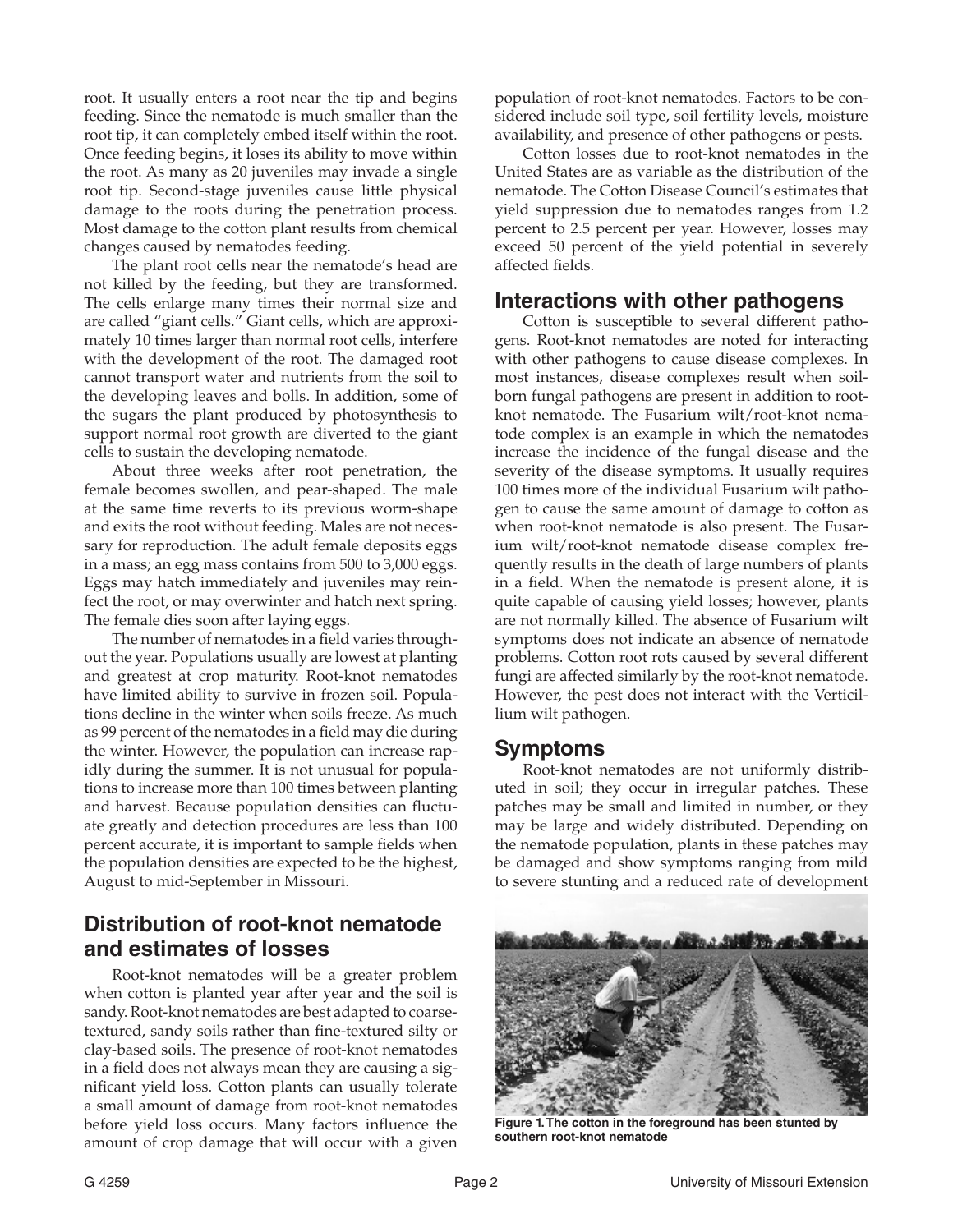

**Figure 2. Southern root-knot nematode has caused the galls (white pointers) on these cotton roots**

(Figure 1). Leaves on infected plants may wilt at midday more readily than healthy plants.

Root-knot nematodes cause visible galls, or knots, on roots (Figure 2). Swellings of the infected root tissues can be found on the cotton taproot and the lateral roots. The galls are easier to detect if cotton plants are carefully dug (not pulled) from the soil.

#### **Root-knot nematode management and control**

There are two strategies for managing cotton nematode problems: rotating cotton with resistant soybean cultivars, and using nematicides. An integrated approach that uses both methods usually is the most effective and profitable. Strategies that may be practical for one grower may not be feasible for another.

**Crop rotation.** Southern root-knot nematode populations cannot be effectively managed by crop rotation with corn and grain sorghum, because these nematodes attack these crops. Rotation of cotton with a soybean variety resistant to root-knot nematode is somewhat useful for management of these nematodes.

**Biological control.** No reliable biological control systems are currently available, although research is being conducted.

**Resistant varieties.** Unfortunately, no cotton variety currently available has a high level of tolerance or resistance to the root-knot nematode. Cotton varieties with resistance to the Fusarium wilt do not show any significant resistance to the nematodes. Although some varieties are resistant to Fusarium wilt, it is important to understand that root-knot nematodes alone can and do cause substantial yield losses to these cotton varieties.

**Nematicides.** Chemical nematicides are widely used to control root-knot nematodes. Numerous studies show that when nematicides are used to control nematodes, yields increase significantly. Yield increases of more than 50 percent are common in severely infested fields. The objective for using chemical nematicides is to protect the seedling roots from nematodes for four to six weeks. By protecting the roots during early development, yield losses will be reduced substantially even though nematodes may penetrate the roots during the latter part of the season. Several nematicides labeled for use on cotton include soil fumigants such as Telone II, seed treatments such as Aeris and Avicta, and nonfumigants such as Temik. All pesticides should be used only in accordance with label instructions.

#### **Sampling for nematodes**

Nematode distribution in a field is generally irregular and uneven. Populations may be very high in a localized area of a field and low in the remainder of the field. Because irregular nematode distribution affects the accuracy of population density estimates, it is necessary to collect several composite samples from a single field. Good soil samples that accurately represent nematode populations are essential for prudent management decisions. Collecting several samples from each field may increase the cost of sampling, but it is more valuable because the estimate is more accurate and reliable. Nematode populations usually are low in the spring and build through the growing season to reach peak densities at harvest. Nematode populations are easier to detect when bolls begin to open than at any other time.

Samples should be collected from within the row because the nematodes are concentrated there. Generally, a sample should represent about 10 acres of similar soil type and should consist of at least 20 individual soil cores in that area. Soil probes, which are steel tubes about 1 inch in diameter, are commonly used to extract soil cores. Insert the probe 6 to 12 inches deep into the soil. Soil cores are collected in a bucket and thoroughly mixed. About a quart of mixed soil is then placed in a plastic bag and sealed to inhibit drying. Nematode samples require special care, because nematodes are living creatures. For example, if a sample dries or is placed in the sun, the nematodes will die. The laboratory information on a dried sample will not accurately reflect the field situation. A nematode sample should be handled like a carton of milk. It should be kept cool, but not frozen. During sample collection, it is important to keep the soil sample in a cool location, such as an ice chest with ice. The sample should be transported in a precooled ice chest to prevent overheating. Samples should be delivered to the diagnostic laboratory as soon as possible. Overnight delivery service should be used if feasible. For more information about sample collection visit the University of Missouri Web site *soilplantlab.missouri.edu/nematode.*